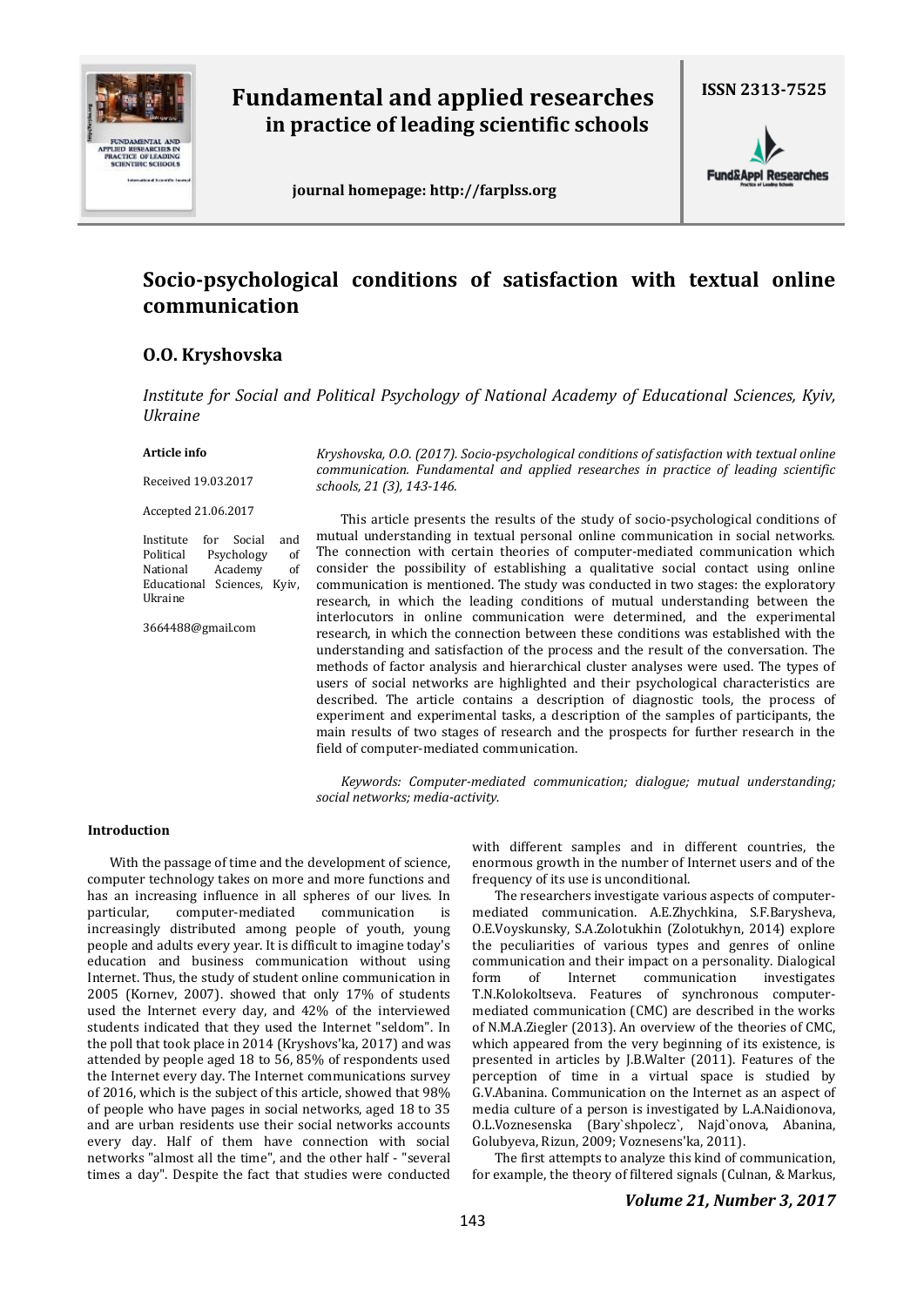## **Fundamental and applied researches in practice of leading scientific schools - ISSN 2313-7525**

*Volume 21, Number 3, 2017*

1987), were accompanied by a description of the constraints specific to CMC, and a list of its shortcomings in comparison with indirect communication, which, according to the authors, is an insurmountable obstacle for the establishment of qualitative and functional social connections. Newer theories, for example, the theory of channel expansion Carlson & Zmud, 1999)., contain evidence that when people get more experience working with a particular communication environment, this environment becomes richer for them, and more capable of solving ambiguous and personally oriented communication tasks. The Social Information Processing Theory (SIP) argues that when nonverbal signals are unavailable, communicators are able to adapt their relationships and communications so that signals remain available through the channel they use. With experience, users will learn how to encode and decode emotionally colored messages using a specific channel (Walther, 2011).

Online communication has its own etiquette and rules that come from the conditions in which this communication takes place. In order to increase the efficiency of onlinecommunication in education and business, considering its growing role in society, it would be advisable to provide some online-etiquette or effective online communication trainings or educational courses, and such courses should be preceded by a comprehensive study of the peculiarities and conditions of the existence of mutual understanding in online communication. Unfortunately, at the moment, education does not include enough courses and occupations for children and adolescents that would develop media competence.

**Goal of the article** is to highlight the conditions that conduct mutual understanding in the textual dialogical computer-mediated communication in social networks.

#### **Presenting main material**

In 2014 an exploratory research was conducted, and the results of this research has allowed to create a conceptual model of mutual understanding in online communication. 67 Internet users (30 men and 37 women) aged 17 to 56 years old were involved іn the study. The respondents answered the 10 questions of the questionnaire, which related to their perception of what is mutual understanding, what are the best to reach mutual understanding in online communication and in what way it can be hindered. The results of the study indicate that there are obstacles and difficulties in mutual understanding in online communication. The Internet is recognized as a place where reaching understanding is much more difficult than face to face even by experienced users.

Another task of the questionnaire was to find out an explanation of the words "mutual understanding" that exists in Internet users' minds. Therefore, in open questions of the questionnaire, they had to explain the concept of "mutual understanding" in their own words. Using the method of content analysis, it was calculated that the most used word is "answer" – it can be seen in 31% of respondents' questionnaires, "reaction" – 18%, "adequate", "question", "common" – 14%, "clarify" – 11%. With using these and other commonly used words and phrases it became possible

*Kryshovska, O.O. Socio-psychological conditions of satisfaction with textual online communication …*

to make such a definition of the understanding that Internet users keep in mind. Consequently, mutual understanding is the ability of the interlocutors to listen and to hear the point of view of each other during the process of communication, to respond adequately and eventually to come to something common (Kryshovs'ka, 2017).

The second stage of the study of the conditions of mutual understanding in online communication was conducted with an ascertaining experiment. 140 active social networks users of both sexes aged 18 to 35 years old were invited. The participants were united in pairs and had to communicate with each other, using private messages in social networks or programs for messaging. The essence of the experiment was to organize an online dialogue between two people and measure the objective characteristics of the dialogue and the subjective impression of the participants, as well as their personal characteristics. Dialogues were conducted on a given topic, which was one of four creative tasks (a film review, a superhero biography, a poem or a travel plan), and, as a result of the task, participants had to provide the text they created together.

Immediately after the finishing of the dialogue, the participants of the experiment were supposed to fill out a set of questionnaires, including such tests as "Communicative minimum of the manager" (by G.C.Nikiforov), "Diagnosis of motivational orientations in interpersonal communication" (by I.D.Ladanov & V.A.Urazayeva) and the author's questionnaire "MUIC" ("Mutual Understanding in Internet Communication"). The questions of this questionnaire refer to the following content areas: temporal peculiarities of the conversation, content parameters of messages, peculiarities of transmission and perception of emotions by interlocutors, historical aspect of communication with a particular interlocutor, as well as various aspects of respondent's activity in social networks (Voznesens'ka, 2011; Kryshovs'ka, 2017).

#### **Factor analysis of the survey results**

High correlations between the scales of the MUIC questionnaire suggested that there is one factor in the structure of the questionnaire, which explains most of the variance of values of the variables. To check this assumption, an exploratory factor analysis of data was conducted. While analyzing all issues, it was found that the measure of adequacy of the sample of Kaiser-Meyer-Olkin (KMO), which shows the accordance of the factor model to the set of variables in the correlation matrix, was too low (0.4). In order to clear the dataset from questions with unnecessary insignificant correlations, a list of issues with the highest level of explained variance (more than 50%) was chosen. Hence there were 32 questions for which a factor model could be created with a KMO measure of the adequacy  $=$ 0,92. As a result of the factor analysis, a factor was identified which explains 67% of the variance and includes 20 questions. Other factors highlighted during this procedure contained a small number of issues and were considered insignificant. This factor explains the correlations between the "overall impression" scale, "temporal component", "content component", "historical component" and "media activity".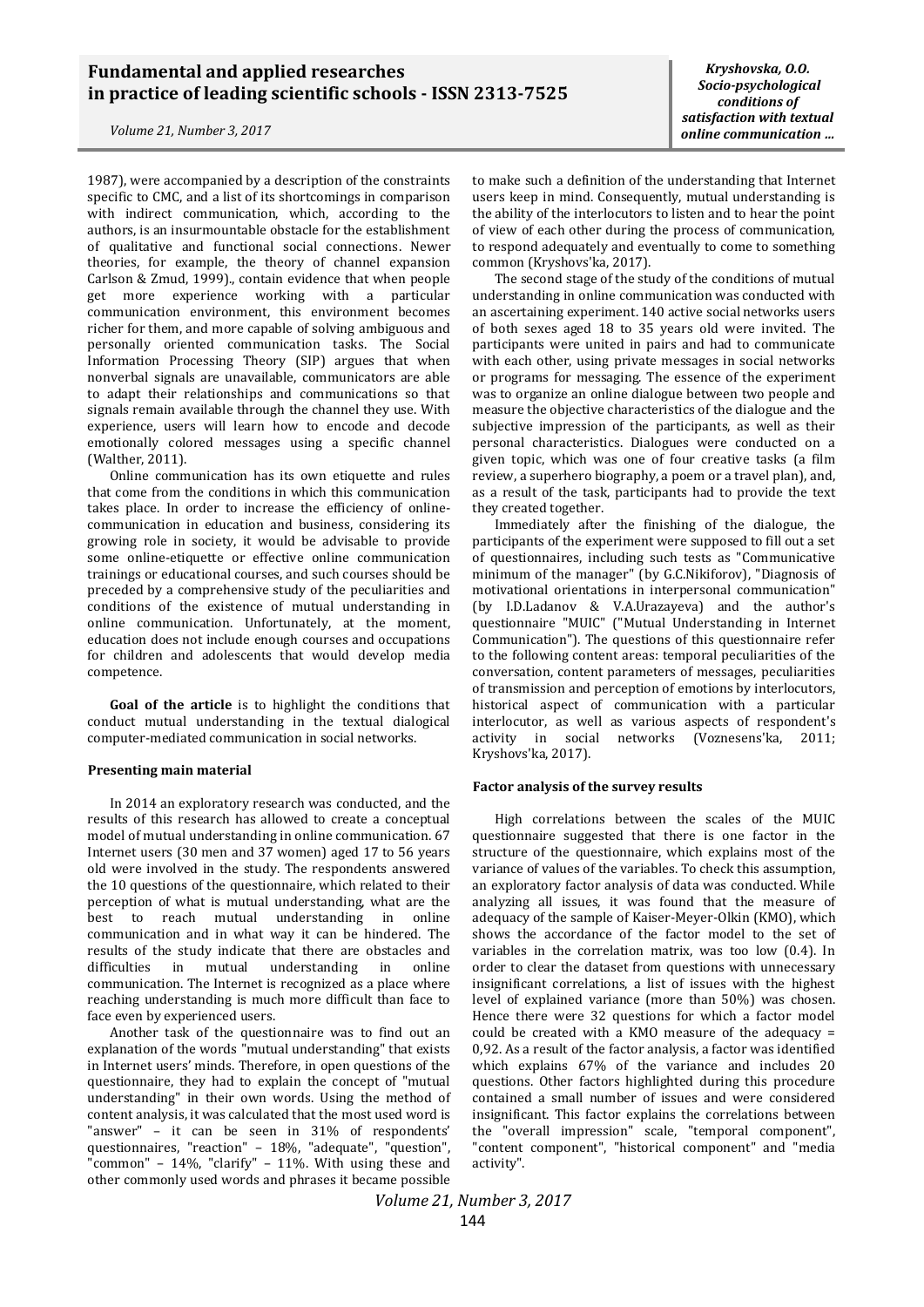## **Fundamental and applied researches in practice of leading scientific schools - ISSN 2313-7525**

*Volume 21, Number 3, 2017*

The content of the questions that present the general factor of mutual understanding describe what communicator thinks about a conversation that have been satisfying for him. After highlighting the content areas presented in these issues, we received a description of the impression of the communicator from a conversation characterized by the presence of mutual understanding. The components of this impression are as follows:

─ conviction that the task has been fulfilled, and the purpose of communication has been achieved; lack of desire to change anything; feeling of completeness of conversation;

─ feeling of satisfaction, a pleasant impression from the process of communication and its outcome;

─ desire to keep contact with a partner;

─ absence of difficult perception of messages of the partner, not too long messages;

─ high evaluation of the partner's knowledge and vocabulary and respect for him;

─ lack of awareness of the flow of time, deep immersion into the process of communication;

─ a fairly fast pace of conversation;

─ impression that the partner is attentive to communication.

These phenomena, which were accompanied by mutual understanding, do not contradict the hypotheses advanced after theoretical analysis of the problem of mutual

*Kryshovska, O.O. Socio-psychological conditions of satisfaction with textual online communication …*

understanding in computer-mediated communication and exploratory research, except for one. The lack of awareness of the flow of time, that took place in dialogues with mutual understanding, is an unexpected condition for the emergence of mutual understanding. Before the experiment it had been assumed that planning and monitoring the time spent on the Internet, and compliance with this plan would boost mutual understanding. The perception of time while being online is different from the usual perception, the time can run at a different speed, which makes a person spend online more time than planned, and this can have negative consequences for their life out of the Internet (Bary`shpolecz`, Najd`onova, Abanina, Golubyeva, Rizun, 2009). Probably, the loss of a sense of time during an enthusiastic conversation indicates focusing the attention of the interlocutor only on this particular conversation. This creates the impression of the partner's concentration on this dialogue and promotes a fast pace of conversation, since communicants are not distracted by other things.

Hierarchical cluster data analysis was conducted to group the experiment participants and describe the representative differences of these groups. Four clusters were formed based on the scores of the three tests scales passed by participants. The average values of these scales for each cluster are given in Table 1.

**Table 1.** 

|                                                                       | Cluster 1<br>$(81$ person $)$ | Cluster <sub>2</sub><br>(5 person) | Cluster 3<br>$(6$ person $)$ | Cluster 4<br>$(8$ person $)$ |
|-----------------------------------------------------------------------|-------------------------------|------------------------------------|------------------------------|------------------------------|
| Temporal component                                                    | 54,96                         | 40,65                              | 49,56                        | 52,02                        |
| <b>Emotional component</b>                                            | 54,62                         | 51,97                              | 42,9                         | 55,44                        |
| Historical component                                                  | 55,43                         | 39,77                              | 46,04                        | 49,73                        |
| Media-activity                                                        | 53,31                         | 54,79                              | 47,17                        | 56,11                        |
| Content component                                                     | 53,12                         | 45,9                               | 43,08                        | 49,35                        |
| Conversation skills                                                   | 49,22                         | 53,04                              | 55,32                        | 51,99                        |
| Motivational orientation to accept the opinion of<br>the interlocutor | 52,96                         | 36,85                              | 47,95                        | 26                           |
| Adequacy                                                              | 53,25                         | 28,36                              | 48                           | 28,99                        |
| Motivational orientation to achieve a<br>compromice                   | 51,80                         | 38,63                              | 52,95                        | 34,4                         |
| Common mutual understanding indicator                                 | 55,47                         | 42,56                              | 50,93                        | 50,17                        |
| Overall impression from the dialogue                                  | 55,52                         | 40,84                              | 51,27                        | 48,65                        |

**Comparison of mean values of the indicators of different components of mutual understanding among the groups of respondents, allocated by the method of cluster analysis**

Names and Characteristics of 4 Types of Online Communicators:

Type 1: "Harmonious" – this type is applicable to most of the Internet users we interviewed. They operate well in virtual reality, have experience in online communication, clearly formulate their own thoughts in text messages, strive for adequate perception of the partner, and at the end of a session show high level of satisfaction with communication. The level of media activity is average.

Type 2: Self-assured – present themselves as mediaactive and communicatively competent, but not inclined either to adequately perceive a partner, to compromise, or to accept the opinion of a partner. Additionally, they have insufficient experience in online communication and as a result are not satisfied with communication and have a low level of mutual understanding. These respondents somewhat inadequately assess their experience and their